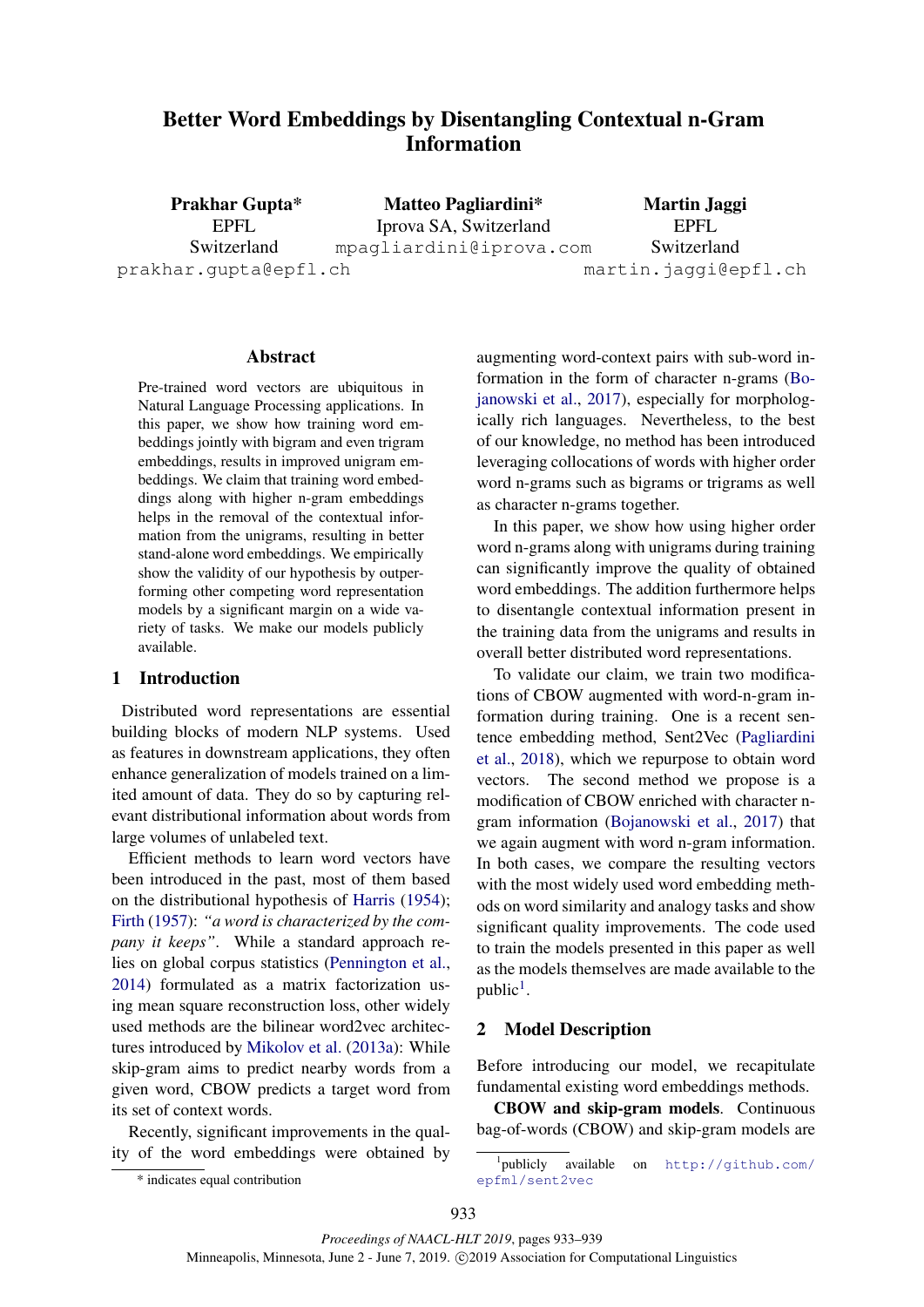standard log-bilinear models for obtaining word embeddings based on word-context pair information (Mikolov et al., 2013a). Context here refers to a symmetric window centered on the target word  $w_t$ , containing the surrounding tokens at a distance less than some window size ws:  $C_t = \{w_k | k \in$  $[t - \mathsf{ws}, t + \mathsf{ws}]\}.$  The CBOW model tries to predict the target word given its context, maximizing the likelihood  $\prod_{t=1}^{T} p(w_t|C_t)$ , whereas skip-gram learns by predicting the context for a given target word maximizing  $\prod_{t=1}^{T} p(C_t|w_t)$ . To model those probabilities, a softmax activation is used on top of the inner product between a target vector  $\mathbf{u}_{w_t}$ and its context vector  $\frac{1}{|C_t|} \sum_{w \in C_t} \mathbf{v}_w$ .

To overcome the computational bottleneck of the softmax for large vocabulary, negative sampling or noise contrastive estimation are wellestablished (Mikolov et al., 2013b), with the idea of employing simpler pairwise binary classifier loss functions to differentiate between the valid context  $C_t$  and fake contexts  $N_{C_t}$  sampled at random. While generating target-context pairs, both CBOW and skip-gram also use input word subsampling, discarding higher-frequency words with higher probability during training, in order to prevent the model from overfitting the most frequent tokens. Standard CBOW also uses a dynamic context window size: for each subsampled target word w, the size of its associated context window is sampled uniformly between 1 and ws (Mikolov et al., 2013b).

Adding character n-grams. Bojanowski et al. (2017) have augmented CBOW and skip-gram by adding character n-grams to the context representations. Word vectors are expressed as the sum of its unigram and average of its character n-gram embeddings  $W_w$ :

$$
\mathbf{v}:=\mathbf{v}_w+\frac{1}{|W_w|}\sum_{c\in W_w}\mathbf{v}_c
$$

Character n-grams are hashed to an index in the embedding matrix . The training remains the same as for CBOW and skip-gram. This approach greatly improves the performances of CBOW and skip-gram on morpho-syntactic tasks. For the rest of the paper, we will refer to the CBOW and skipgram methods enriched with subword-information as *CBOW-char* and *skip-gram-char* respectively.

GloVe. Instead of training online on local window contexts, GloVe vectors (Pennington et al., 2014) are trained using global co-

occurrence statistics by factorizing the wordcontext co-occurrence matrix.

Ngram2vec. In order to leverage the performance of word vectors, training of word vectors using the skip-gram objective function with negative sampling is augmented with n-gram cooccurrence information (Zhao et al., 2017).

## 2.1 Improving unigram embeddings by adding higher order word-n-grams to contexts

CBOW-char with word n-grams. We propose to augment CBOW-char to additionally use word ngram context vectors (in addition to char n-grams and the context word itself). More precisely, during training, the context vector for a given word  $w_t$ is given by the average of all word-n-grams  $N_t$ , all char-n-grams, and all unigrams in the span of the current context window  $C_t$ :

$$
\mathbf{v} := \frac{\sum_{w \in C_t} \mathbf{v}_w + \sum_{n \in N_t} \mathbf{v}_n + \sum_{w \in C_t} \sum_{c \in W_w} \mathbf{v}_c}{|C_t| + |N_t| + \sum_{w \in C_t} |W_w|}
$$
(1)

For a given sentence, we apply input subsampling and a sliding context window as for standard CBOW. In addition, we keep the mapping from the subsampled sentence to the original sentence for the purpose of extracting word n-grams from the original sequence of words, within the span of the context window. Word n-grams are added to the context using the hashing trick in the same way char-n-grams are handled. We use two different hashing index ranges to ensure there is no collision between char n-gram and word n-gram representations.

Sent2Vec for word embeddings. Initially implemented for sentence embeddings, Sent2Vec (Pagliardini et al., 2018) can be seen as a derivative of word2vec's CBOW. The key differences between CBOW and Sent2Vec are the removal of the input subsampling, considering the entire sentence as context, as well as the addition of wordn-grams.

Here, word and n-grams embeddings from an entire sentence are averaged to form the corresponding sentence (context) embedding.

For both proposed CBOW-char and Sent2Vec models, we employ dropout on word n-grams during training. For both models, word embeddings are obtained by simply discarding the higher order n-gram embeddings after training.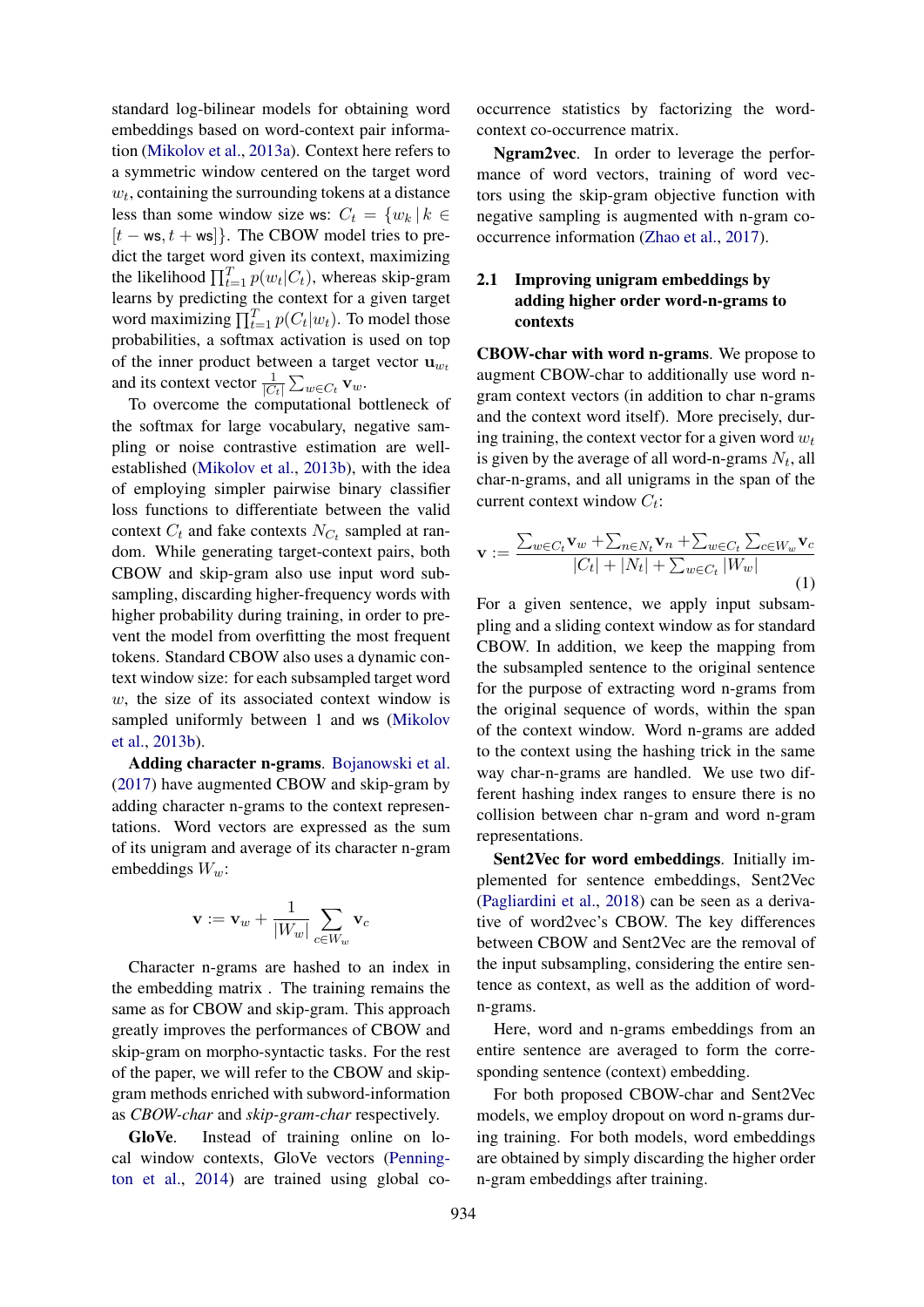|                  | Model                           | WS 353                |                 | WS 353 Relatedness   |                 |                | WS 353 Similarity |  |
|------------------|---------------------------------|-----------------------|-----------------|----------------------|-----------------|----------------|-------------------|--|
|                  | <b>CBOW-char</b>                | $.709 \pm .006$       |                 | $.626 \pm .009$      |                 |                | $.783 \pm .004$   |  |
|                  | CBOW-char + bi.                 | $.719 \pm .007$       |                 | $.652 \pm .010$      |                 |                | $.778 \pm .007$   |  |
|                  | $CBOW\text{-}char + bi. + tri.$ | $.727 \pm .008$       |                 | $.664 \pm .008$      |                 |                | $.783 \pm .004$   |  |
|                  | Sent2Vec uni.                   | $.705 \pm .004$       |                 | $.593 \pm .005$      |                 |                | $.793 \pm .006$   |  |
|                  | Sent2Vec uni. + bi.             | $.755 \pm .005$       |                 | $.683 \pm .008$      |                 |                | $.817 \pm .007$   |  |
|                  | Sent2Vec uni. + bi. + tri.      | $.780\pm.003$         |                 |                      | $.721\pm .006$  |                | $.828\pm.003$     |  |
| Model            |                                 | SimLex-999            | <b>MEN</b>      |                      | Rare Words      |                | Mechanical Turk   |  |
| <b>CBOW-char</b> |                                 | $.424 \pm .004$       | $.769 \pm .002$ |                      | $.497 \pm .002$ |                | $.675 \pm .007$   |  |
|                  | CBOW-char + bi.                 | $.436 \pm .004$       | $.786 \pm .002$ |                      | $.506 \pm .001$ |                | $.671 \pm .007$   |  |
|                  | $CBOW\text{-}char + bi. + tri.$ | $.441 \pm .003$       | $.788 \pm .002$ |                      | $.509\pm .003$  |                | $.678 \pm .010$   |  |
|                  | Sent2Vec uni.                   | $.450 \pm .003$       | $.765 \pm .002$ |                      | $.444 \pm .001$ |                | $.625 \pm .005$   |  |
|                  | Sent2Vec uni. + bi.             | $.440 \pm .002$       | $.791 \pm .002$ |                      | $.430 \pm .002$ |                | $.661 \pm .005$   |  |
|                  | Sent $2$ Vec uni. + bi. + tri.  | $.464\pm .003$        | $.798\pm.001$   |                      | $.432 \pm .003$ |                | $.658 \pm .006$   |  |
|                  |                                 | Google                |                 | Google               |                 |                |                   |  |
| Model            |                                 | (Syntactic Analogies) |                 | (Semantic Analogies) |                 |                | <b>MSR</b>        |  |
|                  | <b>CBOW-char</b>                | $.920 \pm .001$       |                 | $.799 \pm .004$      |                 |                | $.842 \pm .002$   |  |
|                  | CBOW-char + bi.                 |                       | $.928 \pm .003$ |                      | $.798 \pm .006$ |                | $.856 \pm .004$   |  |
|                  | $CBOW\text{-}char + bi. + tri.$ | $.929\pm .001$        |                 | $.794 \pm .005$      |                 | $.857\pm .002$ |                   |  |
|                  | Sent2Vec uni.                   | $.826 \pm .003$       |                 | $.847 \pm .003$      |                 |                | $.734 \pm .003$   |  |
|                  | Sent2Vec uni. + bi.             | $.843 \pm .004$       |                 | $.844 \pm .002$      |                 |                | $.754 \pm .004$   |  |
|                  | Sent2Vec uni. + bi. + tri.      | $.837 \pm .003$       |                 | $.853\pm.003$        |                 |                | $.745 \pm .001$   |  |

Table 1: Impact of using word n-grams: Models are compared using Spearman correlation measures for word similarity tasks and accuracy for word analogy tasks. Top performances on each dataset are shown in bold. An underline shows the best model(s) restricted to each architecture type. The abbreviations uni., bi., and tri. stand for unigrams, bigrams, and trigrams respectively.

### 3 Experimental Setup

#### 3.1 Training

We train all competing models on a wikipedia dump of 69 million sentences containing 1.7 billion words, following (Pagliardini et al., 2018).

Sentences are tokenized using the Stanford NLP library (Manning et al., 2014). All algorithms are implemented using a modified version of the fasttext (Bojanowski et al., 2017; Joulin et al., 2017) and sent2vec (Pagliardini et al., 2018) libraries respectively. Detailed training hyperparameters for all models included in the comparison are provided in Table 3 in the supplementary material. During training, we save models checkpoints at 20 equidistant intervals and found out that the best performance for CBOW models occurs around 60−80% of the total training. As a result, we also indicate the checkpoint at which we stop training the CBOW models. We use 300-dimension vectors for all our word embedding models. For the Ngram2vec model, learning source and target embeddings for all the n-grams upto bigrams was the best performing model and is included in the comparison.

For each method, we extensively tuned hyperparameters starting from the recommended values. For each model, we select the parameters which give the best averaged results on our wordsimilarity and analogy tasks. After selecting the best hyperparameters, we train 5 models for each method, using a different random seed. The reported results are given as mean and standard deviation for those five models.

## 3.2 Evaluation

In order to evaluate our model, we use six datasets covering pair-wise word-similarity tasks and two datasets covering word-analogy tasks.

Word-similarity tasks. Word-similarity tasks consist of word pairs along with their human annotated similarity scores. To evaluate the performance of our models on pair-wise wordsimilarity tasks, we use *WordSim353* (353 wordpairs) (Finkelstein et al., 2002) divided into two datasets, *WordSim Similarity* (203 word-pairs) and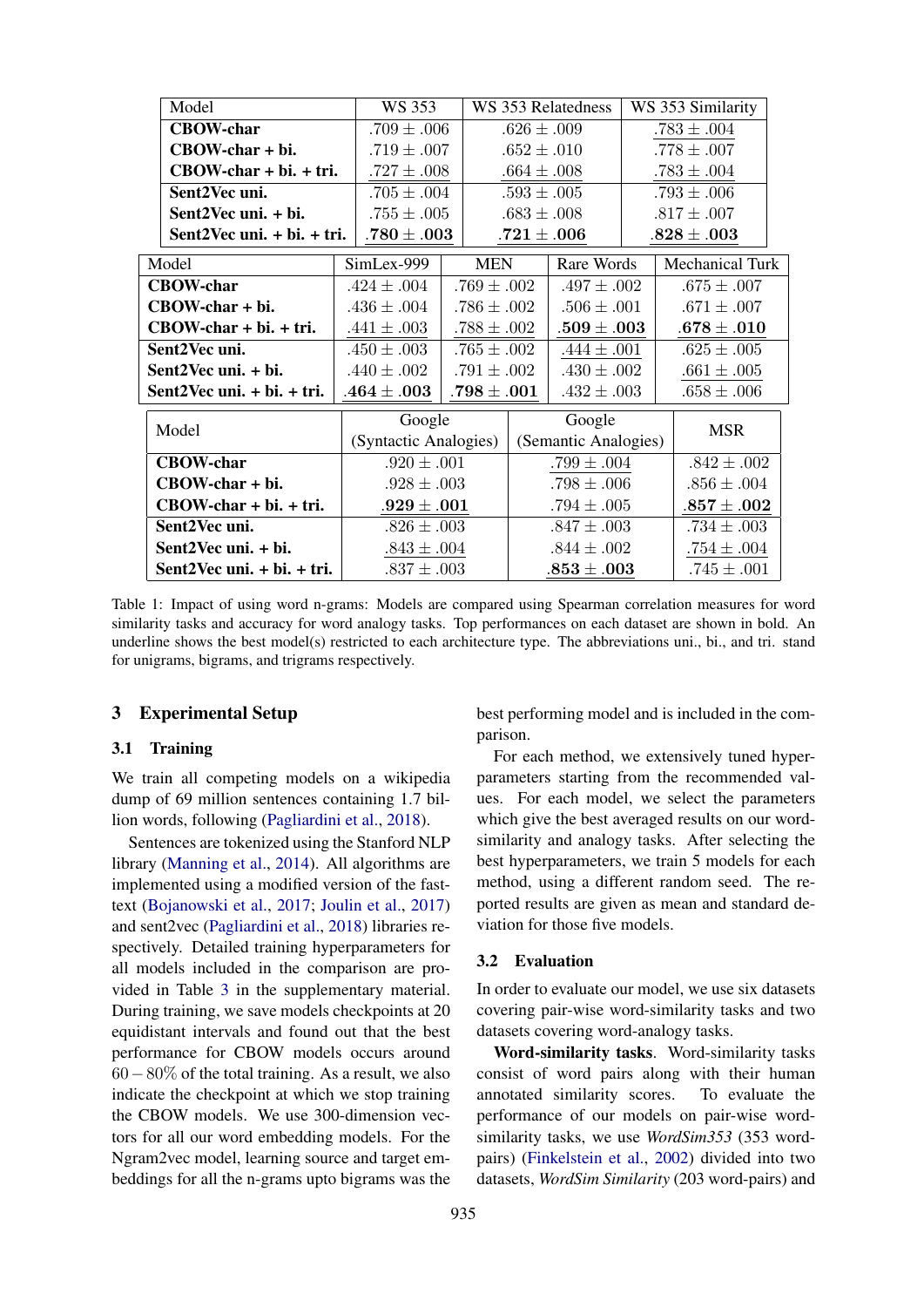|              | Model                      | <b>WS 353</b>                      |                            | WS 353 Relatedness |                      | WS 353 Similarity |                        |  |
|--------------|----------------------------|------------------------------------|----------------------------|--------------------|----------------------|-------------------|------------------------|--|
|              | $CBOW-char + bi. + tri.$   | $.727 \pm .008$                    |                            | $.664 \pm .008$    |                      | $.783 \pm .004$   |                        |  |
|              | Sent2Vec uni. + bi. + tri. | $.780\pm .003$                     |                            | $.721\pm .006$     |                      |                   | $.828\pm.003$          |  |
|              | <b>CBOW-char</b>           | $.709 \pm .006$                    |                            | $.626 \pm .009$    |                      | $.783 \pm .004$   |                        |  |
|              | <b>CBOW</b>                | $.722 \pm .008$                    |                            | $.634 \pm .008$    |                      |                   | $.796 \pm .005$        |  |
|              | Skip-gram-char             | $.724 \pm .007$                    |                            | $.655 \pm .008$    |                      |                   | $.789 \pm .004$        |  |
|              | Skip-gram                  | $.736 \pm .004$                    |                            | $.672 \pm .007$    |                      |                   | $.796 \pm .005$        |  |
|              | <b>GloVe</b>               | $.559 \pm .002$                    |                            | $.484 \pm .005$    |                      |                   | $.665 \pm .008$        |  |
|              | Ngram2vec bi. - bi.        | $.745 \pm .003$                    |                            | $.687 \pm .003$    |                      |                   | $.797 \pm .004$        |  |
|              | Model                      | SimLex-999                         | <b>MEN</b>                 |                    | Rare Words           |                   | <b>Mechanical Turk</b> |  |
|              | $CBOW-char + bi. + tri.$   | $.441 \pm .003$                    | $.788 \pm .002$            |                    | $.509\pm .003$       |                   | $.678 \pm .010$        |  |
|              | Sent2Vec uni. + bi. + tri. | $.464\pm.003$                      | $.798\pm .001$             |                    | $.432 \pm .003$      |                   | $.658 \pm .006$        |  |
|              | <b>CBOW-char</b>           | $.424 \pm .004$                    | $.769 \pm .002$            |                    | $.497 \pm .002$      |                   | $.675 \pm .007$        |  |
|              | <b>CBOW</b>                | $.432 \pm .004$                    | $.757 \pm .002$            |                    | $.454 \pm .002$      |                   | $.674 \pm .006$        |  |
|              | Skip-gram-char             | $.395 \pm .003$                    | $.762 \pm .001$            |                    | $.487 \pm .002$      |                   | $.684\pm .003$         |  |
| Skip-gram    |                            | $.405 \pm .001$                    | $.770 \pm .001$            |                    | $.468 \pm .002$      |                   | $.684 \pm .005$        |  |
| <b>GloVe</b> |                            | $.375 \pm .002$                    | $\overline{.690} \pm .001$ |                    | $.327 \pm .002$      |                   | $.622 \pm .004$        |  |
|              | Ngram2vec bi. - bi.        | $.756 \pm .001$<br>$.424 \pm .000$ |                            | $.462 \pm .002$    |                      |                   | $.681 \pm .004$        |  |
|              | Model                      | Google                             |                            | Google             |                      |                   | <b>MSR</b>             |  |
|              |                            | (Syntactic Analogies)              |                            |                    | (Semantic Analogies) |                   |                        |  |
|              | CBOW-char + bi. + tri.     | $.929 \pm .001$                    |                            | $.794 \pm .005$    |                      |                   | $.857\pm .002$         |  |
|              | Sent2Vec uni. + bi. + tri. | $.837 \pm .003$                    |                            | $.853\pm .003$     |                      |                   | $.745 \pm .001$        |  |
|              | <b>CBOW-char</b>           | $.920 \pm .001$                    |                            | $.799 \pm .004$    |                      |                   | $.842 \pm .002$        |  |
|              | <b>CBOW</b>                | $.816 \pm .002$                    |                            |                    | $.805 \pm .005$      |                   | $.713 \pm .004$        |  |
|              | Skip-gram-char             | $.860 \pm .001$                    |                            |                    | $.828 \pm .005$      |                   | $.796 \pm .003$        |  |
|              | Skip-gram                  | $.829 \pm .002$                    |                            | $.837 \pm .002$    |                      |                   | $.753 \pm .005$        |  |
|              | <b>GloVe</b>               | $.767 \pm .002$                    |                            | $.697 \pm .007$    |                      |                   | $.678 \pm .003$        |  |
|              | Ngram2vec bi. - bi.        | $.834 \pm .001$                    |                            | $.812 \pm .003$    |                      |                   | $.761 \pm .001$        |  |

Table 2: Improvement over existing methods: Models are compared using Spearman correlation measures for word similarity tasks and accuracy for word analogy tasks. Top performance(s) on each dataset is(are) shown in bold. The abbreviations uni., bi., and tri. stand for unigrams, bigrams, and trigrams respectively.

*WordSim Relatedness* (252 word-pairs) (Agirre et al., 2009); *MEN* (3000 word-pairs) (Bruni et al., 2012); *Mechanical Turk* dataset (Radinsky et al., 2011) (287 word-pairs); *Rare words dataset* (2034 word-pairs) (Luong et al., 2013); and *SimLex-999* (999 word-pairs) (Hill et al., 2015) dataset.

To calculate the similarity between two words, we use the cosine similarity between their word representations. The similarity scores then, are compared to the human ratings using Spearman's  $\rho$  (Spearman, 1904) correlation scores.

Word-analogy tasks. Word analogy tasks pose analogy relations of the form "x is to y as  $x^*$  is to  $y^*$ ", where y is hidden and must be guessed from the dataset vocabulary.

We use the *MSR* (Mikolov et al., 2013c) and the *Google* (Mikolov et al., 2013a) analogy datasets.

The *MSR* dataset contains 8000 syntactic analogy quadruplets while the *Google* set has 8869 semantic and 10675 syntactic relations.

To calculate the missing word in the relation, we use the 3CosMul method (Levy and Goldberg, 2014):

$$
y^* := \arg\max_{z \in \mathcal{V} \setminus \{x, y, x^*\}} \frac{\cos(\mathbf{v}_z, \mathbf{v}_y) \cdot \cos(\mathbf{v}_z, \mathbf{v}_{x^*})}{\cos(\mathbf{v}_z, \mathbf{v}_x) + \varepsilon}
$$
(2)

where  $\varepsilon = 0.0001$  is used to prevent division by 0 and  $V$  is the dataset vocabulary.

We remove all the out of vocabulary words and are left with 6946 syntactic relations for the *MSR* dataset and 1959 word-pairs for the *Rare Words* dataset. All other datasets do not have any out of vocabulary words.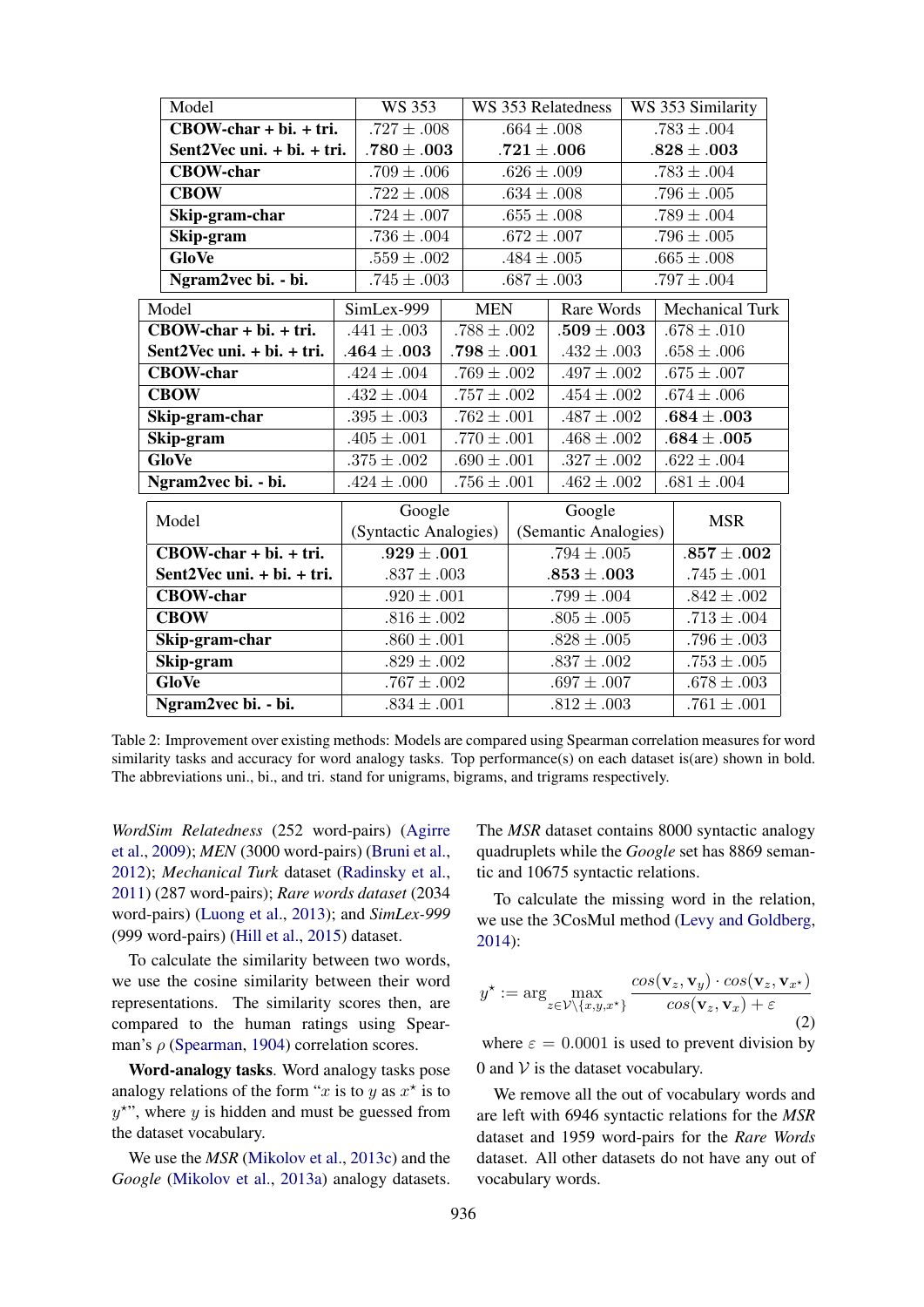### 4 Results

Impact of word n-grams. In Table 1, we evaluate the impact of adding contextual word ngrams to two CBOW variations: CBOW-char and Sent2Vec. By adding n-gram information, we consistently observe a boost in the Spearman correlation on the word similarity tasks. On the few datasets where we do not observe an improvement, the results for word-n-gram augmented methods are within standard deviation reach. The *Rare Words* dataset for Sent2Vec is the only exception, despite getting some improvement for CBOWchar based methods. This observation can be attributed to the fact that character ngrams are shared between unigrams, enhancing generalization to infrequent words. Without char n-grams, the model might underfit those rare words, even more so with word n-grams.

We also see that the boost obtained by adding ngrams on word-similarity tasks is much larger for Sent2Vec models as compared to the CBOW-char ones possibly due to the fact that during training, Sent2Vec models use a much larger context and hence can use much more n-gram information for obtaining a better context representation.

For analogy tasks, we see an improvement in the augmented CBOW-char methods for morphosyntactic analogy datasets with little or no gain for semantic analogy datasets. Yet, for Sent2Vec models, the gain is the other way around. This observation indicates the strong role played by character n-grams in boosting the performance on the syntactic tasks as well as restricting the word ngrams from improving the performance on semantic analogies.

Comparison with competing methods. In Table 2, we compare word n-gram augmented methods with the most prominent word embedding models. We obtain state-of-the-art results for standalone unigram embeddings on most of the datasets confirming our hypothesis. The *Mechanical Turk* dataset is the only exception.

We notice that Sent2Vec trigrams model dominates the word-similarity tasks as well as the semantic analogy tasks. However, character n-grams are quite helpful when it comes to syntactic analogy tasks underlining the importance of subword information. We also note that the Ngram2vec model outperforms our augmented CBOW-char model in some of the tasks but is always inferior to Sent2Vec in those cases.

#### 5 Conclusion and Future Work

We empirically show how augmenting the context representations using higher-order word ngrams improves the quality of word representations. The empirical success also calls for a new theoretical model on the composite effect of training higher order n-grams simultaneously with unigrams. Also, the success of Sent2Vec on wordlevel tasks, a method originally geared towards obtaining general purposed sentence embeddings, hints towards the additional benefits of using compositional methods for obtaining sentence/phrase representations.

#### References

- Eneko Agirre, Enrique Alfonseca, Keith Hall, Jana Kravalova, Marius Paşca, and Aitor Soroa. 2009. A study on similarity and relatedness using distributional and wordnet-based approaches. In *Proceedings of Human Language Technologies: The 2009 Annual Conference of the North American Chapter of the Association for Computational Linguistics*, pages 19–27. Association for Computational Linguistics.
- Piotr Bojanowski, Edouard Grave, Armand Joulin, and Tomas Mikolov. 2017. Enriching word vectors with subword information. *Transactions of the Association for Computational Linguistics*, 5:135–146.
- Elia Bruni, Gemma Boleda, Marco Baroni, and Nam-Khanh Tran. 2012. Distributional semantics in technicolor. In *Proceedings of the 50th Annual Meeting of the Association for Computational Linguistics: Long Papers-Volume 1*, pages 136–145. Association for Computational Linguistics.
- Lev Finkelstein, Evgeniy Gabrilovich, Yossi Matias, Ehud Rivlin, Zach Solan, Gadi Wolfman, and Eytan Ruppin. 2002. Placing search in context: The concept revisited. *ACM Transactions on information systems*, 20(1):116–131.
- John R Firth. 1957. A synopsis of linguistic theory, 1930-1955. *Studies in linguistic analysis*.
- Z Harris. 1954. Distributional structure.(j. katz, ed.) word journal of the international linguistic association, 10 (23), 146-162.
- Felix Hill, Roi Reichart, and Anna Korhonen. 2015. Simlex-999: Evaluating semantic models with (genuine) similarity estimation. *Computational Linguistics*, 41(4):665–695.
- Armand Joulin, Edouard Grave, Piotr Bojanowski, and Tomas Mikolov. 2017. Bag of tricks for efficient text classification. In *EACL*.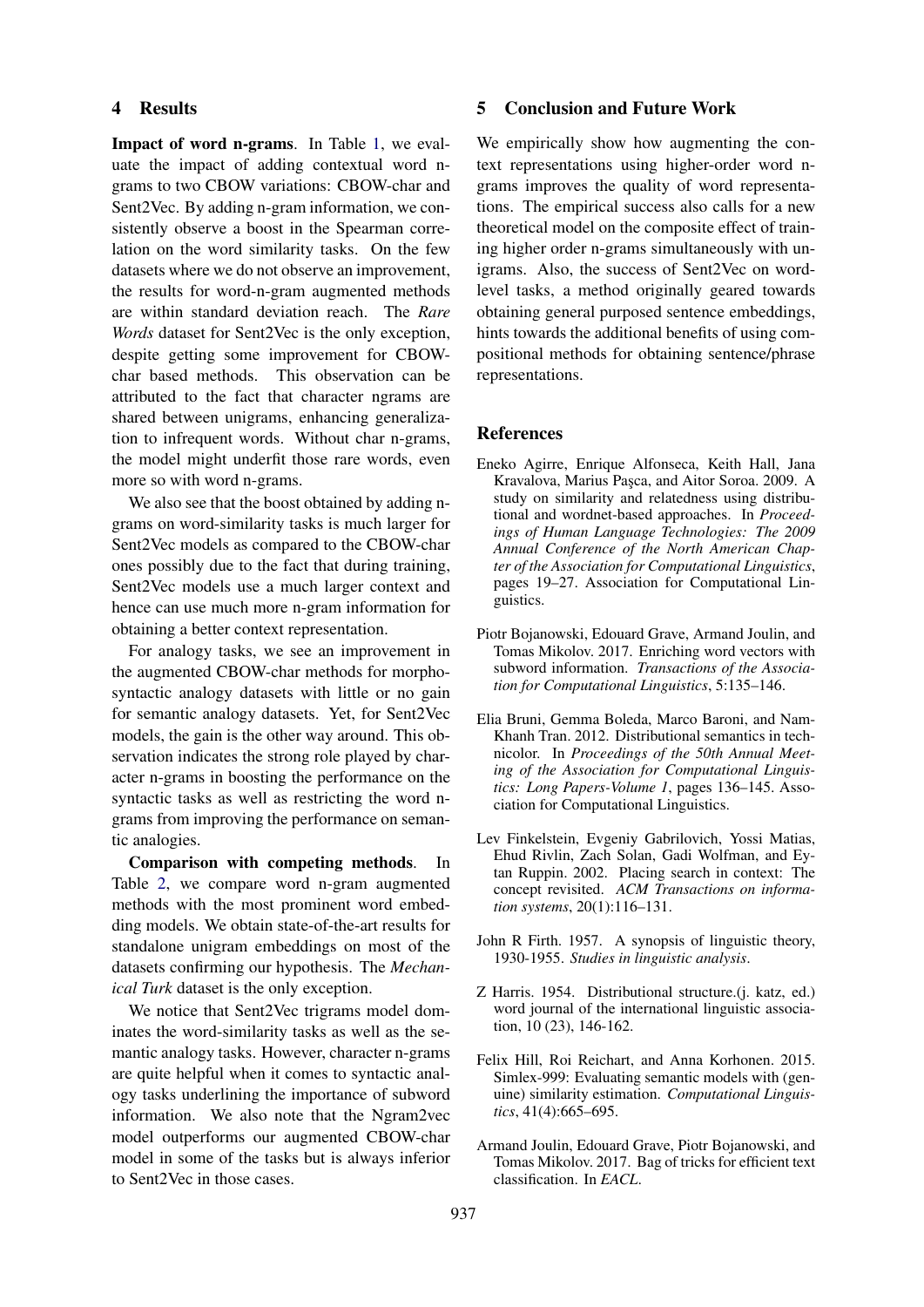- Omer Levy and Yoav Goldberg. 2014. Linguistic regularities in sparse and explicit word representations. In *Proceedings of the eighteenth conference on computational natural language learning*, pages 171– 180.
- Thang Luong, Richard Socher, and Christopher Manning. 2013. Better word representations with recursive neural networks for morphology. In *Proceedings of the Seventeenth Conference on Computational Natural Language Learning*, pages 104–113.
- Christopher D Manning, Mihai Surdeanu, John Bauer, Jenny Rose Finkel, Steven Bethard, and David Mc-Closky. 2014. The stanford corenlp natural language processing toolkit. In *ACL (System Demonstrations)*, pages 55–60.
- Tomas Mikolov, Kai Chen, Gregory S. Corrado, and Jeffrey Dean. 2013a. Efficient estimation of word representations in vector space. *CoRR*, abs/1301.3781.
- Tomas Mikolov, Ilya Sutskever, Kai Chen, Greg S Corrado, and Jeff Dean. 2013b. Distributed Representations of Words and Phrases and their Compositionality. In *NIPS - Advances in Neural Information Processing Systems 26*, pages 3111–3119.
- Tomas Mikolov, Wen-tau Yih, and Geoffrey Zweig. 2013c. Linguistic regularities in continuous space word representations. In *Proceedings of the 2013 Conference of the North American Chapter of the Association for Computational Linguistics: Human Language Technologies*, pages 746–751.
- Matteo Pagliardini, Prakhar Gupta, and Martin Jaggi. 2018. Unsupervised learning of sentence embeddings using compositional n-gram features. In *NAACL-HLT*.
- Jeffrey Pennington, Richard Socher, and Christopher D Manning. 2014. Glove: Global vectors for word representation. In *EMNLP*, volume 14, pages 1532– 1543.
- Kira Radinsky, Eugene Agichtein, Evgeniy Gabrilovich, and Shaul Markovitch. 2011. A word at a time: computing word relatedness using temporal semantic analysis. In *Proceedings of the 20th international conference on World wide web*, pages 337–346. ACM.
- Charles Spearman. 1904. The proof and measurement of association between two things. *The American journal of psychology*, 15(1):72–101.
- Zhe Zhao, Tao Liu, Shen Li, Bofang Li, and Xiaoyong Du. 2017. Ngram2vec: Learning improved word representations from ngram co-occurrence statistics. In *Proceedings of the 2017 Conference on Empirical Methods in Natural Language Processing*, pages 244–253.

## A Training parameters for selected models

Training parameters for all models except GloVe and Ngram2vec are provided in Table 3. For the GloVe model , the minimum word count is set to 10; the window size is set to 10; we use 10 epochs for training;  $X_{max}$ , the weighting parameter for the word-context pairs is set to 100; all other parameters are set to default. For Ngram2vec, the minimum word count is set to 10; the window size is set to 5; both source and target vectors are trained for unigrams and bigrams; overlap between the target word and source n-grams is allowed. All other features are set to default. To train the Ngram2vec models, we use the library provided by (Zhao et al.,  $2017$ )<sup>2</sup>.

<sup>2</sup>https://github.com/zhezhaoa/ngram2vec